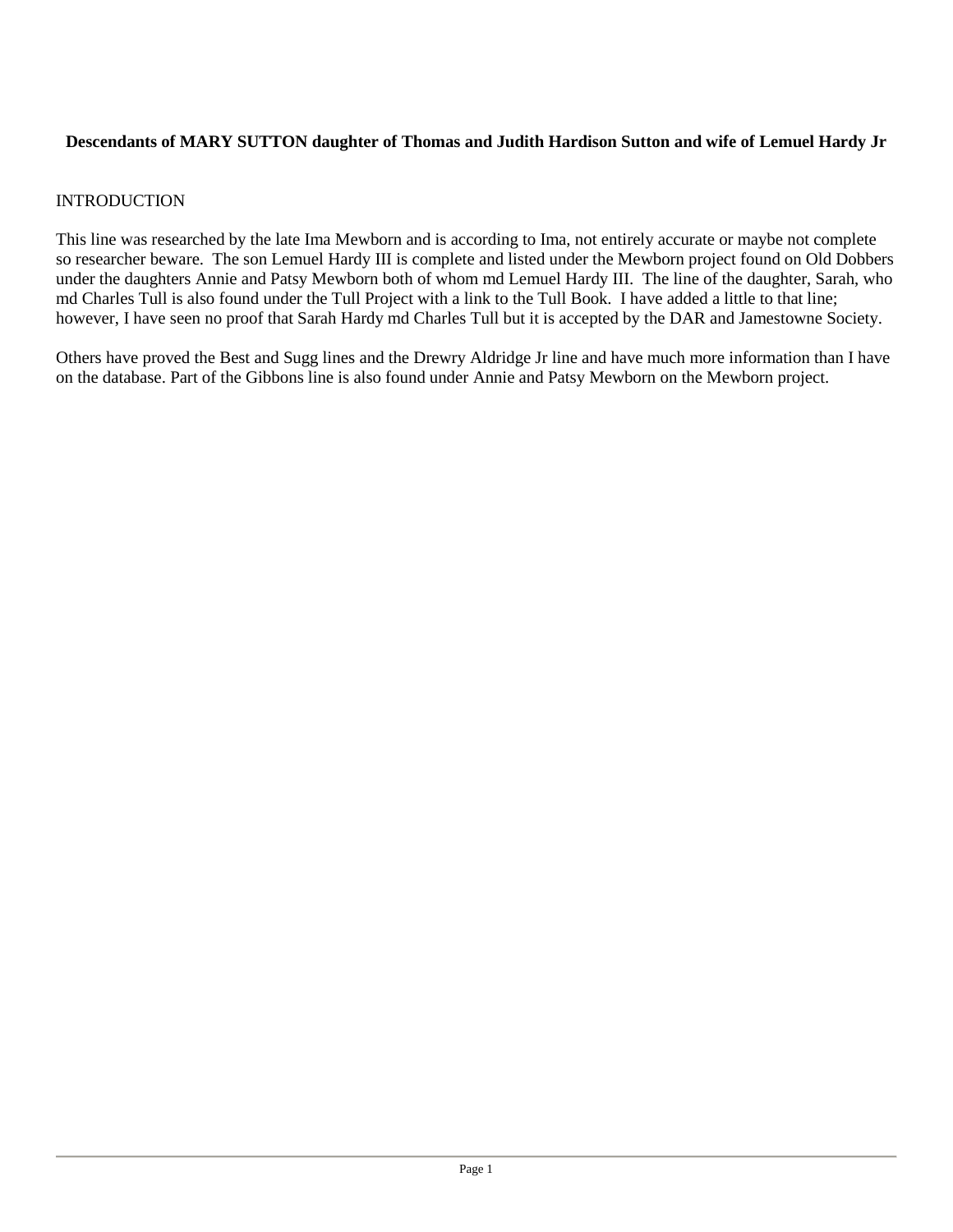1. MARY<sup>1</sup> SUTTON was born in Bertie County, North Carolina, circa 1740.<sup>1</sup> She married Lemuel Hardy Jr., son of **Lemuel (Lamm) Hardy Sr** and **Elizabeth Parrott,** in Bertie County, North Carolina, in 1760. **Mary** died after 1816 in Greene County, North Carolina.

The marriage of Mary Sutton to Lemuel Hardy appears to be proven by the Will of her brother, Thomas Sutton Jr., who calls his sister Mary Hardy His sister Mary Hardy is the only sibling mentioned suggesting all other siblings, other than Mary Hardy may have been dead by 1779. A lengthy list of descendants was compiled by the late Ima Mewborn and some of them can be found on Old Dobbers under the Mewborn project.

 **LEMUEL HARDY JR.** was born in Bertie County, North Carolina, circa 1730. **Lemuel** died in 1800 in Greene County, North Carolina.

There is a great deal more information in the notes of Ima Mewborn, dec. at Heritage Place, Lenoir Co. Community College.

Lemuel was a private in the Revolution (Comptrollers Book "M" No. 16, p 18) (Books 24 p 6, Dept of Archives and History). He was a Justice of the Peace, Bertie County 1750 -1760. Lemuel Hardy II lived in the Southwest corner of Dobbs County, now Greene on Bear Creek. He built a large house, first story brick, second story clapboard. Alice Hunter, Alice Hines Parrott's aunt who was 92 years old in 1950, remembers going to her great grandfather's home. She does not remember who was living there at the time of her visit. Lemuel Hardy II is buried in Greene County, but his grave has never been marked permanently. Lemuel concealed his daughters from Lord Cornwallis' soldiers by hiding them in Bear Creek Swamp and they were cared for by a faithful slave, Phoebe. Information from Ima E. Mewborn, dec.

I am not sure all of the children of Lemuel and Mary Sutton Hardy are proven or even known.

Drewey Reaves - 200 acres Dobbs - NS Bear Creek adj Lamuel Hardy - 30 Jan 1779

Lamuel Hardy - 50 acres in Dobbs - NS Oat Swamp adj swamp and own land - 13 March 1779

Colonial Soldiers of the South by Myrtlie June Clark

Account of Sundry Firelocks Pressed into his Majesty's Service in the Expedition against the Insurgents in 1771 for the Dobbs Detachment which were lost, broke or destroyed – 28 Nov 1771 – Private Lemuel Harden (sic)

1769 Dobbs Co. Tax List HARDY Lemuel John Gay 2

1780 Dobbs Co. Tax List

 $\overline{a}$ 

<sup>1</sup>Will of Thomas Sutton, written 3 Feb 1751probated 2 March 1750 Bertie County, NC.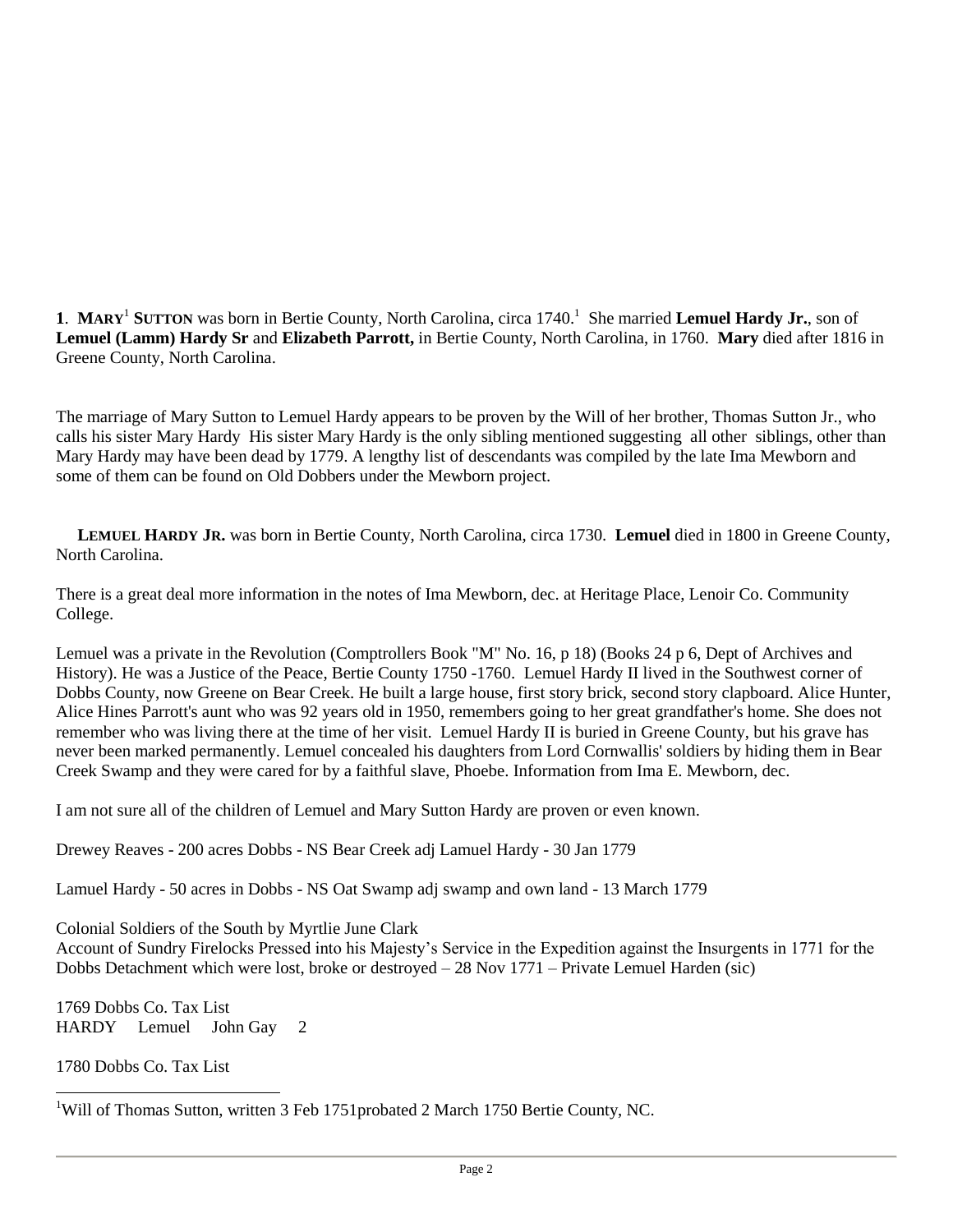Lamuel Hardy 10,401

1780 Provisions Tax List Hardy Lemuel £10,401 199 Indn Corn £506

Lemuel is a proven line for the DAR.

Lemuel Hardy II, referred to in some of the D.A.R. and S.A.R. records as "Jr"., was b. May 20, 1730, in Bertie County, d. 1797, in Green County, m. Mary Sutton, b. November 6, 1747, d. 1800, a descendant of George Durant (see sketch in Chapter 19). Lemuel Hardy, II, sold his land on Salmon Creek in 1769 (Bertie Book L, p. 198) and moved to Dobbs, now Greene County. Carson DeVane Baucom of Raleigh, NC is a descendant through their daughter, Nancy Hardy, b. March 24, 1782, d. 10/22/1844 m. Lemuel Sugg in 1802. This family is further developed in a succeeding chapter on Lemuel Hardy Branch. (The Eastern North Carolina Hardy-Hardee Family in the South and Southwest, by David L. Hardee) There is no proof offered on the dates.

**Lemuel** was listed as the head of a family on the 1800 Census.

- Children of **Mary**<sup>1</sup> **Sutton** and **Lemuel Hardy Jr.** were as follows:
	- i. **JOHN**<sup>2</sup> **HARDY** married **Mary Tyson. John** died.

Probably left the area. He is not proven

ii. SARAH HARDY was born in Dobbs County, North Carolina, on 21 Oct 1761.<sup>2</sup> She married Charles **Tull**, son of **Isaac Tull** and **Winifred Watts,** in Dobbs County, North Carolina, on 6 Feb 1777.<sup>3</sup> **Sarah** died on 12 Feb 1803 in Lenoir County, North Carolina, at age 41.<sup>4</sup>

There is nothing to prove Sarah was a Hardy that I have seen except family tradition and the names of the children. Ima said there was something but I can't find it in her notes and she is approved by the DAR.. Also there is a problem with her birthdate as others give it as 1763; however the Bible gives it as 1761.

**CHARLES TULL** was born in Somerset County, Maryland, on 2 Dec 1753.<sup>5,6</sup> Charles died on 9 Oct 1836 in Lenoir County, North Carolina, at age 82.<sup>7</sup>

In some Whitfield information at LCC it states that Elizabeth Whitfield Herring daughter of Constantine and wife of Edward Matchett Herring married 2nd Charles Tull. From Rose Parks - Have Edward born 1755 and died before this 1809 document. Elizabeth born about 1755 and died 19 May 1814 but I do not have a source listed for her death date. Rose was referring to an instrument in the Darden Collection from Joshua Herring to William Herring. Maybe she did remarry Charles but according to his will, his widow was Sally. The questions arise - was the death date of Sarah Hardy Tull written down wrong, did she actually outlive him, or did he have more than one wife?

Tull Family Bible (Published in 1785)

 $\overline{a}$ 

<sup>7</sup>Charles Tull Family Bible.

<sup>&</sup>lt;sup>2</sup>Charles Tull Family Bible, published 1785. Allen J. Barwick, Raleigh, Wake County, North Carolina (1999). <sup>3</sup>Ibid.

<sup>4</sup> Ibid.

<sup>5</sup> Ibid.

<sup>6</sup> Isaac and Winifred Watts Caldwell Tull Family Records, Lovit Hines Collection, NC Archives, Raleigh, Wake County, North Carolina.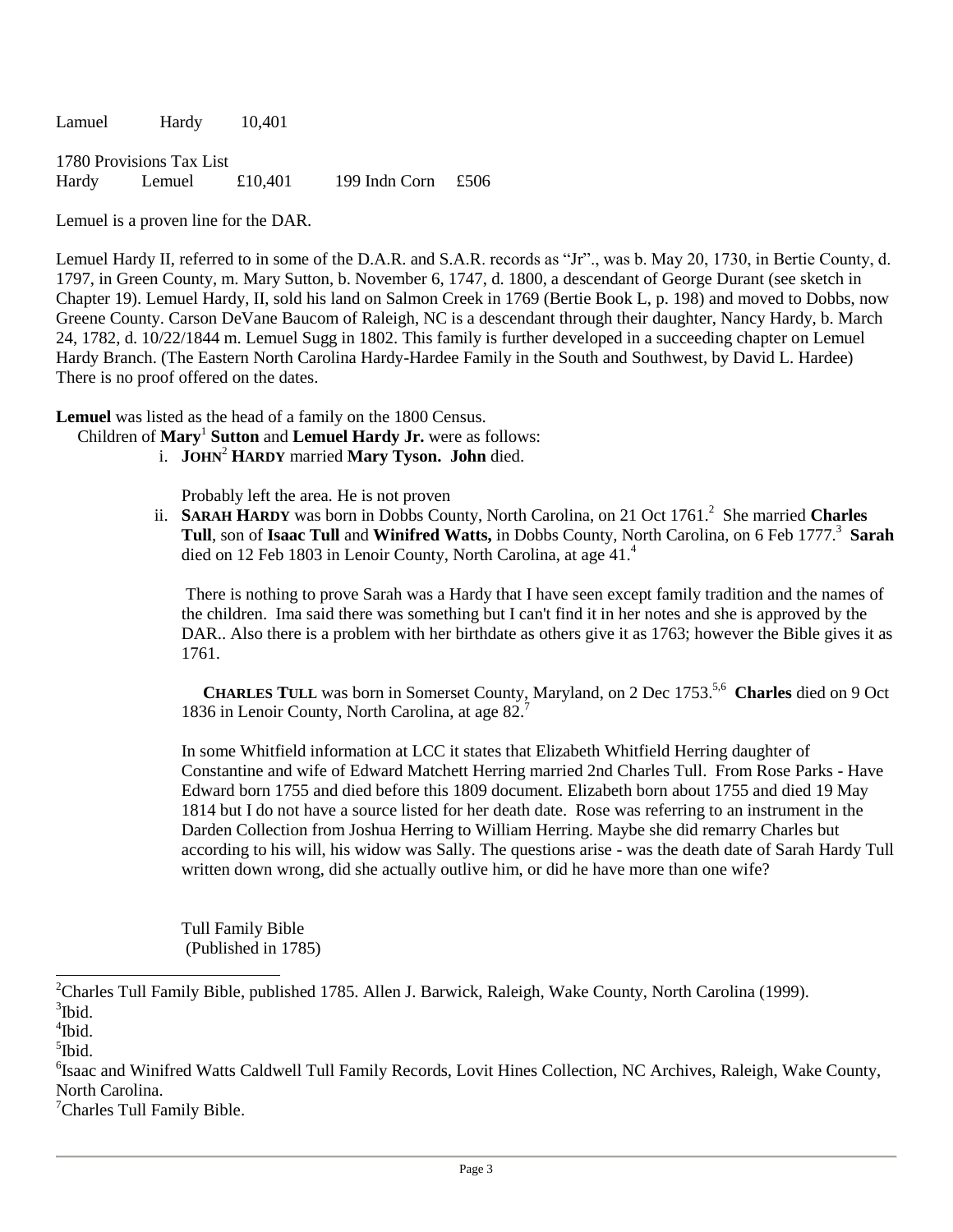Copied by Allen J. Barwick Bible in the possession of Allen J. Barwick This bible has been passed down from : Charles Tull (1753-1836) Sally (Sarah) Tull (1793-1845) Issac Barwick, husband of Sally Tull (1789-1854) Craven Tull Barwick (1833-1885) John Henry Barwick (1869-1947) Samuel Coward Barwick (1896-1975) Allen J. Barwick (1939-) Verbatim quotations from the "Family" pages of this Bible:

Charles Tull son of Issac Tull was born December 2, 1753 and Sarah his wife was born October 21, 1761 and they two was married February 6, 1777. Jesse Tull son of Charles Tull was born June 25, 1778 and deceased September 7, 1778. Susanna Tull was born December 13, 1779. Hardy Tull was born December 26, 1781. Winnefred Tull was born April 7, 1784. Lewis Tull was born October 18, 1786. Mary Tull was born October 14, 1788. Elizabeth Tull was born May 27, 1791. Sally Tull was born May 18, 1793. Arthur Tull was born September 12, 1794. Mary Tull deceased March 9, 1796. Edith Tull was born January 20, 1798. Caty Tull was born July 10, 1800. Laney Tull was born August 6, 1802. Sarah Tull wife of Charles Tull deceased February 12, 1803. Hardy Tull deceased March 6, 1809.

A gift of this book to my daughter Sally Barwick by me Charles Tull for her to take it into possession at my death.

Charles Tull, father of Sally Barwick departed this life October 9, 1836. Elizabeth Daniel daughter of Charles Tull deceased January 18, 1816. Issac Barwick son of Joshuay and Mary Barwick was born August 11, 1789. an Sarah Tull my wife daughter of Charles and Sarah Tull was born May 18, 1793 and we two was married January 17, 1811. Henry Charles Barwick was borne August 3 th 1813. Jesse Hardy Barwick deceased October the 10, 1814. Wiley Arther Barwick was born May 22, 1816. Mary Elizabeth Barwick was born September 23, 1817. Winifred Barwick was born May 7, 1820. Edith Barwick was born September 8, 1822. Jesse Lewis Barwick was born August 6, 1825. Winifred Barwick deceased September 20, 1825. Sarah Ann Winifred Barwick was born January 10, 1828. Susan Emeline Barwick was born April 14, 1830. Craven Tull Barwick was born July 7, 1833. Sarah Ann Winnifred Barwick deceased January 4, 1838.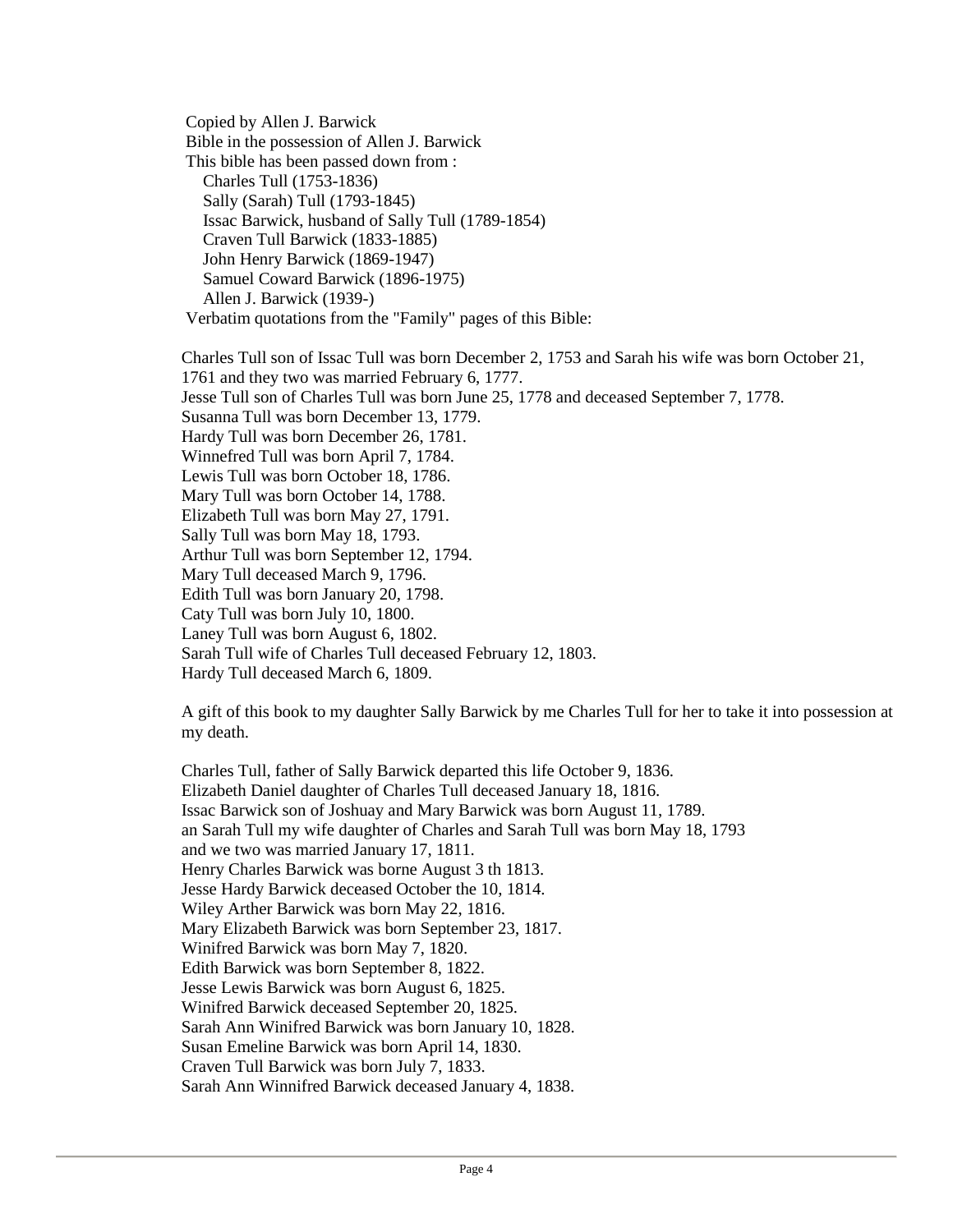Sarah Barwick my wife departed this life March 24, 1845 and Catherine Vanne her sister departed this life January the 8th 1845 and Susan Moor her sister departed this life March 20, 1845. Issac Barwick departed this life September 28, 1854.

Charles Henry Barwick a son of Mary Elizabeth Barwick was born February 2, 1851.

William Craven Coward a son of Jesse Coward and Susan Emeline Coward was born May 20, 1854. Susan Emeline Coward departed this life March 27, 1856.

Ann H. T. Barwick the wife of Craven T. Barwick and daughter of Willson Tilghman deceased May 30, 1864.

Mary E. Barwick departed this life September 8, 1870.

## END OF BIBLE RECORDS

## WILL OF CHARLES TULL

In the name of God amen, I Charles Tull of the State of North and County of Lenoir being of sound and disposing mind and memory do this 28th day of November, one thousand eight hundred and thirty five make and ordain this to be my last will and testament in manner and form following, viz;

1st. I give and bequeath to my wife Sally Tull fifty dollars in cash, one bed and furnityre and bed stead, one walnut chest that she now keeps her clothes in.

2nd. I give and bequeath unto my son Arthur Tull one negro man named Lewis which is now in his possession.

3rd. I give and bequeath unto my son Lewis Tull all my wearing apparel.

4th. I give and bequeath unto my daughter Susana Moore three negro servants, Comfort, Hollan and Barbary and all Barbary's children to her, her heirs and assigns forever.

5th. I give and bequeath unto my daughter Winifred Mullen one negro man named Reddick in addition to those I have already given her, her heirs and assigns forever.

6th. I give and bequeath unto my daughter Sally Barwick the following Negroes (viz) Joe and Enock and Ester and all Ester's children to her, her heirs and assigns forever.

7th. I give and bequeath unto my daughter Edith Tucker one Negro boy named Frank in addition to those already given her, to her, her heirs and assigns forever.

8th. I give and bequeath unto my daughter Catherine Vause, the following Negroes, Israel, John, Cornelius and Jinny and all her children to her, her heirs and assigns forever.

9th. I lend to my daughter Laney Jones the following Negroes, Luke and Mila for her own separate use, not however to be subject to the control of her husband and during her natural life. After the death of said Laney it is my will that they the children which said Laney may have which said Negroes I give to them, their heirs and assigns forever.

10th.I give and bequeath to my two grandchildren Isaac Tull and Jesse Tull two Negroes George and Dick to be equally divided between them. Should either of them die leaving no issue it is my will that the survivor should both the Negroes to them, their heirs and assigns forever.

11th. I give and bequeath unto my grandson Henry Barwick one Negro girl named Mary also one sorrel mare called Fancy, one feather bedstead and furniture marked H.B. and my chest that I now keep my papers in and one saddle and bridle.

12th. It is my will and desire that all my land be sold in one lot to itself and half of the money arising from the sale of said land to be paid at the expiration of twelve months, the other held at the expiration of two years,

all my personal estate not disposed of by my will be sold, the money arising from the aforesaid sales to be equally divided among all my children that is living and those that are dead their children have their part except lewis and sally their children to have their of said sales---Sally's children as their arrive to lawful age to receive their proportionable part of her part of her part of said sales. I hereby nominate constitute and appoint Issac Barwick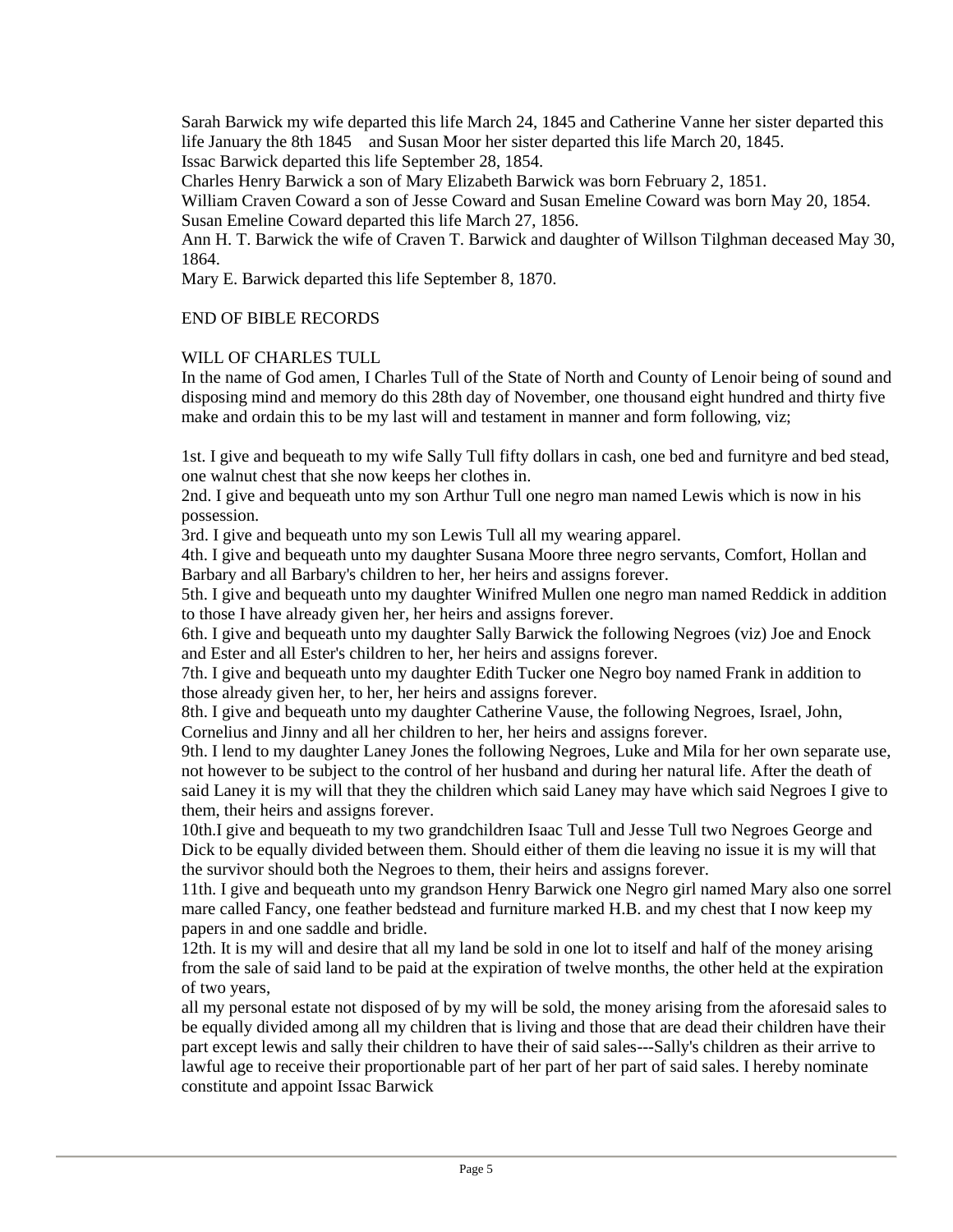Executor of this my last will and testament, revoking and making void all other former will by me made ratifying this to be and contain my last will and testament. In witness whereof I hereunto set my hand and affixed my seal the day and year herein written.

Signed, sealed, published and declared in presence of J.S.Scott Thomas Harvey

(Signed) Charles Tull

State of North Carolina Lenoir County Court of Pleas and Quarter session State of North Carolina Lenoir County Court of Pleas and Quarter session January Term 1837.

Then was the foregoing last will and testament of Charles Tull decd, exhibited in open court and the execution thereof duly proved by Thomas Harvey one of the subscribing witnesses thereto at the same time Isaac Barwick the executor therein appeared and qualified ordered that letter testamentary issue and that the said will be recorded. Attest Lewis C. Desmond Cl

Enrolled in the Clerks Office of Lenoir County May 11, 1837 Lewis C. Desmond Clk

I certify the foregoing to be a true copy of the original last will and testament of Charles Tull decd as appears of record. Lewis C. Desmond Clk.

At the time of his enlistment in the Revolutionary War he lived in "Old Dobbs County." He applied for a pension (S7759) on April 3, 1833 in Lenoir County, North Carolina, where he had lived since the war. James Tull was mentioned, but no relationship was given.

From Revolutionary War Pension records: Lenoir County - Court of Please and Quarter Session April Term 1833.

Lenoir County - Court of Please and Quarter Session April Term 1833.

On 2nd April 1833, before us J. Rouse, C. Metts and P. Hardee, Justices of the Court, personally appeared Charles Tull 80 yrs old on Dec. 2, next and makes claim for benefits under the Act of 6-7- 1832. Charles Tull stated that he volunteered in Dobbs County in 1775 in a company commanded by Capt. Jesse Cobb in a regiment under Col. Richard Caswell, Lt. Col. Wm Bryan and Major Gorham. They marched from Kinston, N.C. when the company was organized and went to New Bern where they drilled 14 days and returned to Lenoir where they remained until 1776, when they were dispatched to South River, N.C. to stop the Tories. The Tories escaped from South River and were overtaken at Moores Creek, New Hanover County, N.C. 16 or 18 miles above Wilmington, where they were engaged in a battle under Col. Richard Caswell and the Tories were led by Gen. McDaniel and Capt. McLoud, who was killed in the battle. The Tories lost 14 men killed and we lost one man and his loss was thought to be an accident. The second day after the battle we marched back to Kinston where we stayed until called to Wilmington where we were engaged in building entrenchments against the British who were reported to be at Brunswick. They did not attack and we returned to Kinston and were discharged after 6 months of duty. He further states that he is unable to prove his service by any person. He certified that he was born in Maryland in 1753 and came to N.C. at the age of 2. That he lived in Dobbs County, N.C. when he enlisted. He knew Col. Rich'd Caswell, John Williams, Wm. Lovick, John Gatlen, Dallam Caswell, Blount Coleman and N.G. Blount and refers to them for character and reputation.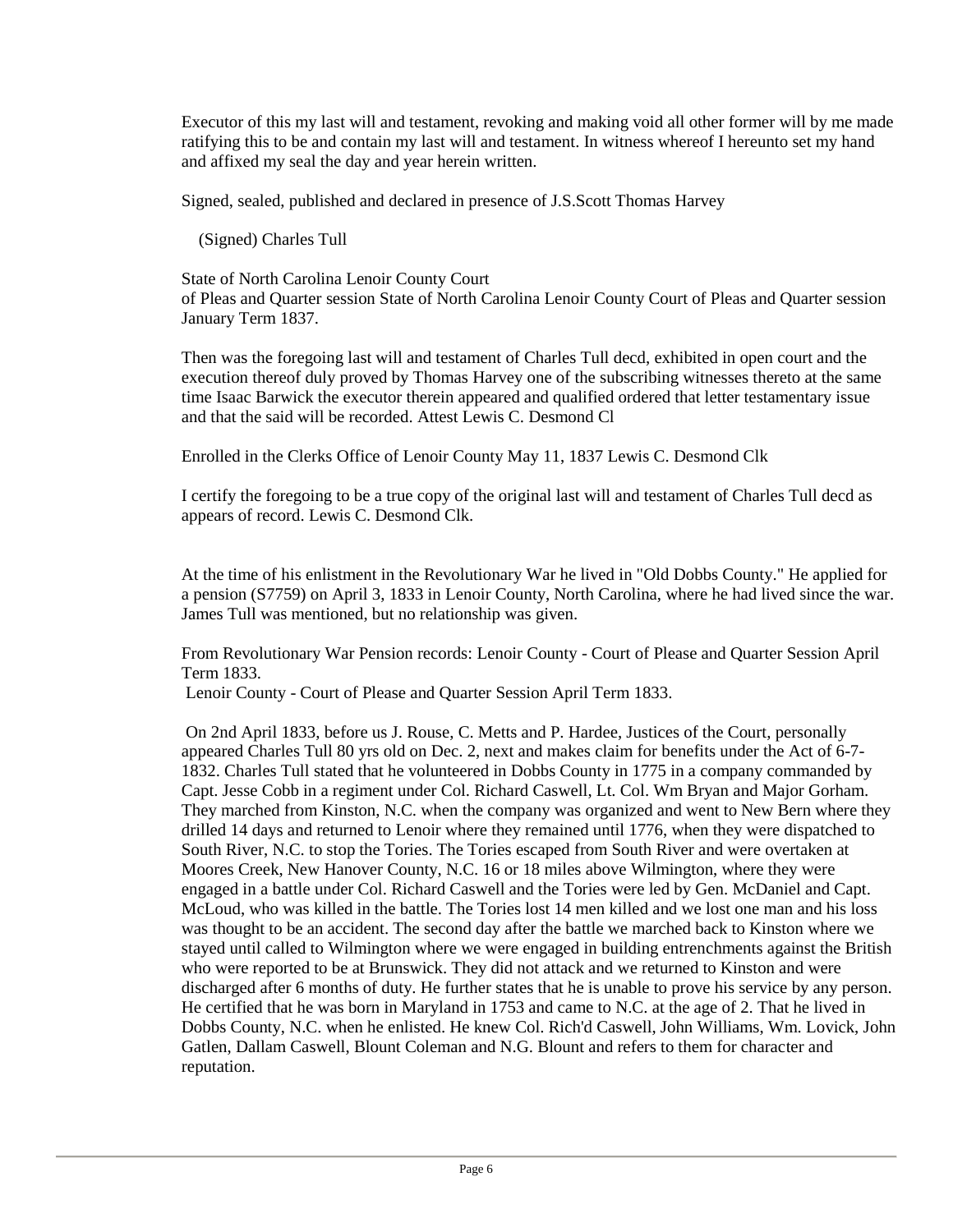Certificate of John Cox and James Tull of Lenoir County who have known CharlesTull for years and believe him to be 80 years old.

1780 DOBBS COUNTY TAX LIST worth £2,037 and paid with 20 1/2 Indn Corn.

- iii. **SUTTON HARDY** was born in 1762. He married **Martha Taylor. Sutton** died. He resided in Mississippi.
- iv. WINIFRED HARDY was born in Bertie County on 29 Jun 1765.<sup>8</sup> She married Henry Best, son of **Benjamin Best Sr.** and **Margaret Williams,** circa 1790. **Winifred** died on 12 Aug 1841 in Greene County, North Carolina, at age 76.9

 **HENRY BEST** was born on 17 Apr 1762. **Henry** died on 2 Dec 1839 in Greene County, North Carolina, at age 77.<sup>10</sup> His body was interred in Greene County, North Carolina, in Best Cemetery. Rev. War.

v. **EDITH HARDY** was born in 1768. She married **Drewry Aldridge Jr.**, son of **Drewry Aldridge** and **Mary Barrington,** circa 1786. **Edith** died before 1802 in Greene County, North Carolina.

 **DREWRY ALDRIDGE JR.** was born in Dobbs County, North Carolina, circa 1766. **Drewry** died circa 1840 in Greene County, North Carolina.

vi. **MARY HARDY** was born in 1773. She married **Benjamin Best**, son of **Benjamin Best Sr.** and **Margaret Williams,** circa 1790. **Mary** died on 1 Jun 1855 in Wayne County, North Carolina.

 **BENJAMIN BEST** was born in 1766. **Benjamin** died on 13 Jul 1850 in Wayne County, North Carolina.

vii. **BENJAMIN HARDY** was born in 1774. He married **Mary Edwards. Benjamin** died in Nov 1841 in Greene County, North Carolina.<sup>11</sup>

Benjamin was the youngest son. War of 1812 Records.

viii. **LEMUEL HARDY III** was born in Lenoir County, North Carolina, on 3 Feb 1779. He married **Unity (Eunity) Taylor** in Lenoir County, North Carolina, circa 1801.<sup>12</sup> He married **Annie Mewborn**, daughter of **Parrott Mewborn** and **Lydia Hardy,** in Lenoir County, North Carolina, on 18 Apr 1804.13,14 He married **Martha (Patsy) Mewborn**, daughter of **Parrott Mewborn** and **Lydia Hardy,** in Lenoir County, North Carolina, after 1815. **Lemuel** died on 17 Oct 1846 in Greene County, North Carolina, at age 67.<sup>15</sup>

Will of Lemuel Hardy

In the name of God Amen, I , Lemuel Hardy Sr., of the County of

Greene and the State of North Carolina being of sound disposing mind and memory though weak in body, Blessed be God for the same considering the mortuity of my body knowing that it was once appointed for all men to die, do make and ordain this my last will and Testament. First I commend my

l

<sup>14</sup>Lemuel Hardy III Family Bible.

<sup>8</sup>Tombstone, Greene County, NC.

<sup>&</sup>lt;sup>9</sup>Ibid.

 $10$ Ibid.

<sup>11</sup>William L. Murphy., *Greene County, NC Estate Records - 1839 - 1845* (Private), p 25.

<sup>&</sup>lt;sup>12</sup>Lemuel Hardy III Family Bible.

<sup>&</sup>lt;sup>13</sup>Parrott Mewborn Family Bible, (New York, 1801); (original in possession of J. M. Mewborn).

 $15$ Ibid.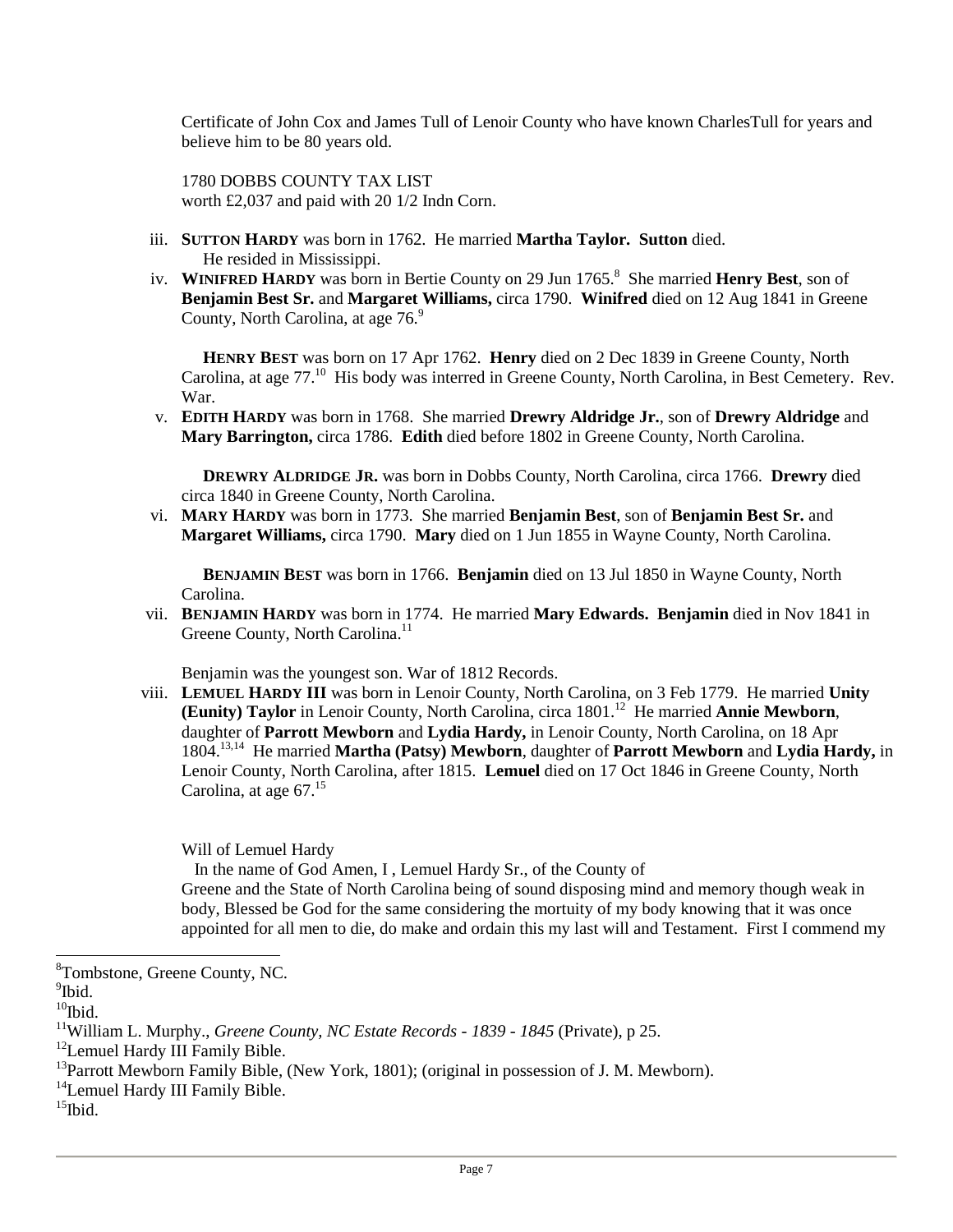Soul into the hand of Almighty God that gave it nothing doubting but at the General Resurrection I shall receive the same again by the mighty power of God and my body I commend to the earth to be buried in decent Christian burial at the discretion of my executors and as to my earthly substance that the Lord hath pleased to bless me with I give and dispose of in the following manner:

 Item: 1st. I give unto my daughter, Martha Aldridge, all the property that I have heretofore put into her hands and the increase from the time of her having possession thereof to her and her heirs forever.

 Item: 2nd. I give unto my grandchildren, the children of my daughter, Susanna Moye, all the property that I have heretofore put into the hands of Susanna Moye and the increase from the time of her taking possession thereof to them and their heirs forever.

 Item: 3rd. I give unto my daughter, Lydia Daniel, all the property that I have heretofore put into her hands and the increase from the time of her having it in possession to her and her heirs forever.

 Item: 4th. I give unto my daughter, Sally Dawson, all the property that I have heretofore put into her hands and the increase from The time of her having possession thereof to her and her heirs forever.

 Item: 5th. I give unto my son, Parrott M. Hardy, the land and plantation whereon he now lives, it being the land I bought of Moses Shirley, and what other property that I have heretofore put into his hands and the increase from the time of his having possession thereof to him and his heirs forever.

 Item: 6th. I give unto my daughter, Anna Hardy, all the property that I have heretofore put into her hands and the increase from the time of her having possession thereof to her and her heirs forever.

 Item: 7th. I give unto my daughter, Unity Broome, all the property that I have heretofore put into her hands and the increase from the time of her taking possession thereof and also three hundred dollars or a negro girl valued at that sum. I leave it discretionary with my Executors which to give to her and her heirs forever.

 Item: 8th. I give unto my daughter, Elizabeth Gibbons, all the property that I have heretofore put into her hands and the increase from the time of her taking possession thereof to her and her heirs forever.

 Item: 9th. I give unto my daughter, Edith Barrow, two negro boys, one named John and the other Robin, one horse bridle and saddle, and one bedstead and furniture and some other articles too tedious to mention which I shall put in their possession soon, to her and her heirs forever.

 Item: 10th. I give unto my wife, Patsy Hardy, one negro man; Willis, one woman Dolly, and their eight children: David, Lemon, Winey, Caty, Bob, Bright, Grace, Chelly, and their further increase to her and her heirs forever.

 Item: 11th. I lend unto my wife, Patsy M. Hardy, all the rest of my lands and plantations during her natural life or widowhood with this encumbrance that she settle Lemuel, Benjamin G, and Levi S., to the best advantage on a part of the land that I shall give them hereafter at their arriving to lawful age or marriage also my stock of negroes and stock of every description, household and kitchen furniture, my still, blacksmith and plantation tools, and all other articles of property that has not heretofore been mentioned with this encumbrance, that she raises and schools her children and give off to them in proportion to what there is, in stock as they arrive to lawful age or marry, to them and their heirs forever.

 Item: 12th. I give unto my son, Lemuel Hardy, all the land lying on the north side of Goods Branch beginning at the mouth of Good Branch and running up said branch to a pine at the head of the pond then with a small drain near an East course to Groundnut Swamp then up said Swamp to Benjamin Hardy's line, then with his line to the beginning; two negroes; Raleigh and Rubin, the horse he calls his, a bridle and saddle, and such other property as he will need to begin to keep house with, to him and his heirs forever.

 Item: 13th. I give unto my son, Benjamin G. Hardy, all my land East of the road, beginning in Goods Branch and running with Lemuel's line to Malachi Fields line, then with his line to the down Groundnut Swamp to Wootens line and with his line to the road, then to the beginning, to him and his heirs forever.

 Item: 14th. I give unto my son, Levi S. Hardy, all land West of the road and South of Oat Marsh and Goods Branch, including my home plantation with all its conveniences, together with my mill and its appurtences with this encumbrance, that Parrott, Lemuel, and Benjamin have the privilege of grinding produce provided they will help keep the mill in good repair, to him and his heirs forever.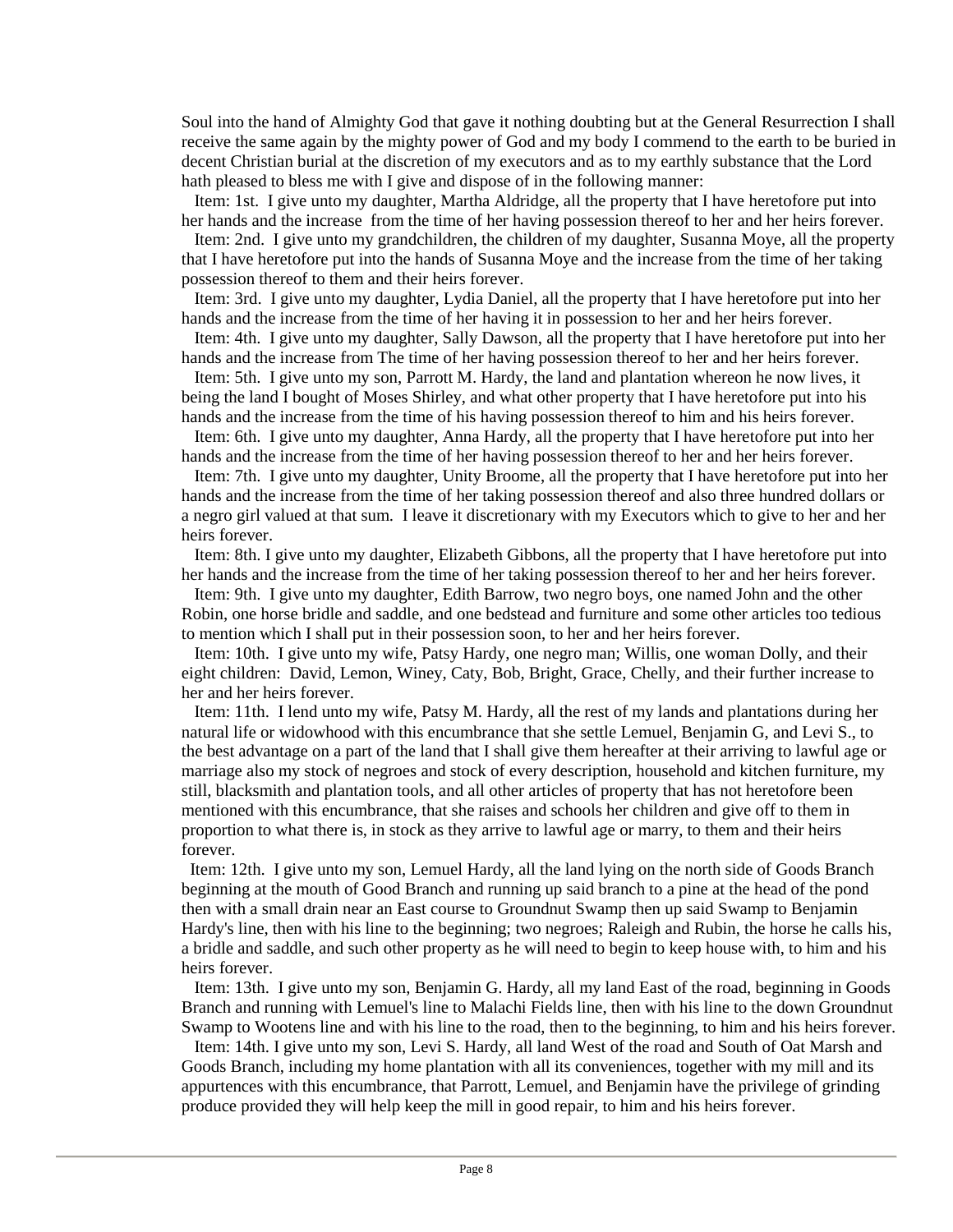Item: 15th. The above mentioned property both personal and perishable that is lent to my wife, Patsy M. Hardy, shall or must be divided as near equal between my five youngest children as is convenient, as they arrive to lawful age or marriage as was above mentioned to them and their heirs forever.

 Item: 16th. My will and desire is that if either of my three sons: Lemuel, Benjamin, or Levi should die leaving no issue lawfully begotten of their bodys that my youngest son, Jesse H Hardy, have one of the lots of land that I have set apart or given to them in some of the above items in this will in this manner viz: If Lemuel should die, Benjamin shall have the lot set apart to Lemuel, and Levi to have Benjamin's lot, and Jesse H. Hardy, my youngest son, to have the home lot, that I gave to Levi, or if Benjamin should die, Levi to have Benjamin's, and Jesse to have Levi's to the home lot; now if more than one or any one of them should die after the lands are placed and allotted in this manner, leaving no issue as above stated, his lot to be divided among or between the ones surviving, so as to keep the land amongst the boys is my object.

 Lastly I constitute, nominate, and appoint my wife, Patsy Hardy, and my trusty friend, Parrott Mewborn, whole and sole executors to this my last will and Testament, revoking, disannulling, and making void all other former will and Testaments

heretofore made and ratifying this and no other to be my last will and Testament.

 In witness whereof I have hereunto set my hand and seal this 18th, day of October A.D. 1844. Signed, sealed and acknowledged in presence of us who in the presence of each other and in his

presence have subscribed our names. Lemuel E. Hardy, Jesse Hardy, Lemuel Hardy Sr. (Seal) State of North Carolina, Greene County, Court of Please and Quarter Sessions, November Term 1846

 Then was the foregoing paper writing brought into open Court and the execution thereof as the last will and Testament of Lemuel Hardy, deceased, duly proven by the oaths of Lemuel E. Hardy and Jesse Hardy the subscribing witnesses thereto. Let the same be recorded according to law. At the same time and place Parrott Mewborn, one of the executors therein named, came into Court and renounced his right as such and Patsy Hardy the executrix therein named comes into Court and qualified as such. Let Letters testamentary issue. Attest: James Williams (Clerke) (Recorded in the Clerk's Office of Greene County, NC in book of Wills, Letter B, Pages 185, 186, 187, 188, 1897 by James Williams).

### STATE OF NORTH CAROLINA, GREENE COUNTY COURT OF PLEAS AND QUARTER SESSIONS NOVEMBER TERM 1846

There was foregoing paper writing brought into open court and the execution thereof as the last will and testament of Lemuel HARDY dec. duly proven by the oaths of Lemuel E. HARDY and Jesse HARDY the subscribing witnesses thereto. Let the same be recorded according to law. At the same time and place Parrott MEWBORN one of the executors therein named came into court and renounced his right as such and Patsy HARDY the Executrix therein named came into court and qualified as such let letters testaminting issue.

signed James WILLIAMS Clerk L. Hardy copy (sic) of the last will and testament of Lemuel Hardy Snr. October 17th 1844 Recorded in the Clerks Office of Greene County in Book of Wills Letter B , pages 185, 186, 187,8,9 by James Williams 1844

### NORTH CAROLINA GREENE COUNTY, SUPERIOR COURT

Jesse H. HARDY, Temesia HARDY, Nancy ALDRIDGE, G. M. HARDY, L. H. HARDY, Parrott HARDY, and Patsy HARDY to the Court

The petition of the plaintiffs respectfully represents unto the court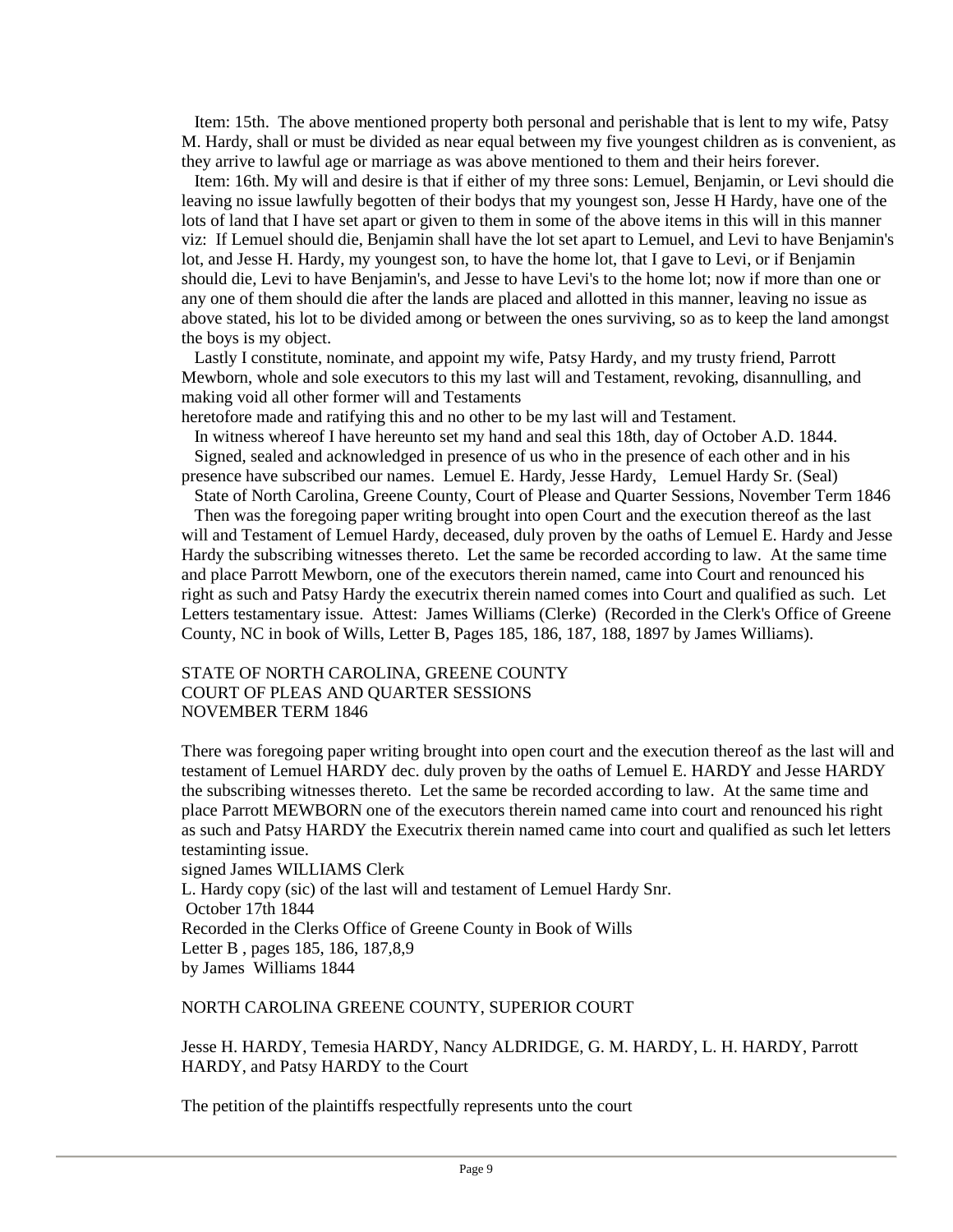I. That some time during the year 1846 Lemuel HARDY Sr. late of this county and state aforesaid died domiciled in said county of Greene first having made and published his Last Will and Testament in words and form as follows viz: a copy of which is hereto annexed marked "A" and made part of this petition.

 2. That in November 1846, said Last Will and Testament was duly proved and recorded and the executix Patsey HARDY duly qualified before a court of competient jurisdiction in Greene County, a copy of all of which is hereto annexed maked "B" and made part of this edition.

 3. That said Patsey Hardy as Executrix took charge of and settled of the estate of her testator Lemuel HARDY Sr. decd' upon the terms and conditions as set forthin said Last Will and Testament.

 4. That in March 1876 the Court House together with all the records of Greene County was burned including the said Last Will and Testament of Lemuel HARDY Snr. a certified copy of which Will and Testament is here attached

 5. That James WILLIAMS the Clerk of the Court before which said Will and Testament was proved and recorded and whose certificates is attatched to said copy of said Last Will and Testament is dead.

 6. That under said last will and testament Lemuel HARDY, Benj. G. HARDY, Levi S. HARDY and Jesse H. HARDY were the sole legatees to whom the lands of Lemuel HARDY Sr. decd. descended under said Last Will and Testament of said Lemuel HARDY Sr. decd. and that Levi S. HARDY died, without leaving an issue of his body and his interest in said lands discended (sic) to your petitioner Jesse H. HARDY under said last will and testament and that your petitioner Jesse H. Hardy ---- in the year 1860 purchased of said Benj G. Hardy his interest in said lands conveyed under said Last Will and Testament of Lemuel Hardy Sr. decd. and that Lemuel HARDY one of the heirs under said Will died intestate during the year 1863 ---- having made and published a Last Will and Testament and his interest descended to his widow Temesia HARDY, his children Nancy ALDRIDGE: G.M. HARDY, L.H. HARDY. Parrott HARDY and Patsey HARDY and that they are all of full age.

Wherefor your petitionors say that said certified copy of said Last

Will and Testament with the certificates ----- attached as admitted to probate and that the same be ---in all respects as the original and for such other fulltime orders as the court may deem proper. signed Arthur SPRUILL Atty for Plffs.

### GREENE COUNTY SUPERIOR COURT

Jesse H. HARDY one of the petitioners being duly sworn says that the facts set forth in the above petition an (sic) of his own knowledge and those not of his own knowledge but are information he believes to be true signed Jesse H. HARDY sworn before me this 27th day of June 1885 D.W. Patrick CSC

GREENE COUNTY SUPERIOR COURT Jesse H. HARDY to The Court Judgment

 On this 27th day of June 1885 cause before Mr. D.W. PATRICK Clerk of the Superior Court in and for the county of Greene Jesse H. HARDY, G. M HARDY, Parrott HARDY, Exals (?) by their Attorney at Law and in fact Arthur SPRUILL and offered for the purpose of being recorded in my said office a paper writing purporting to be a duly certified copy of the last will and Testament of Lemuel HARDY decd. late of this county.

And upon the evidence it appearing to my satisfaction that said

Lemuel HARDY died leaving a Last Will and Testament and that it was duly admitted to Probate in the County Court of said County of Greene at November term 1846 and recorded in the office of said court book of Wills Letters, pages 185,6,7,8,9 and that said paper writing now offered to be recorded is a true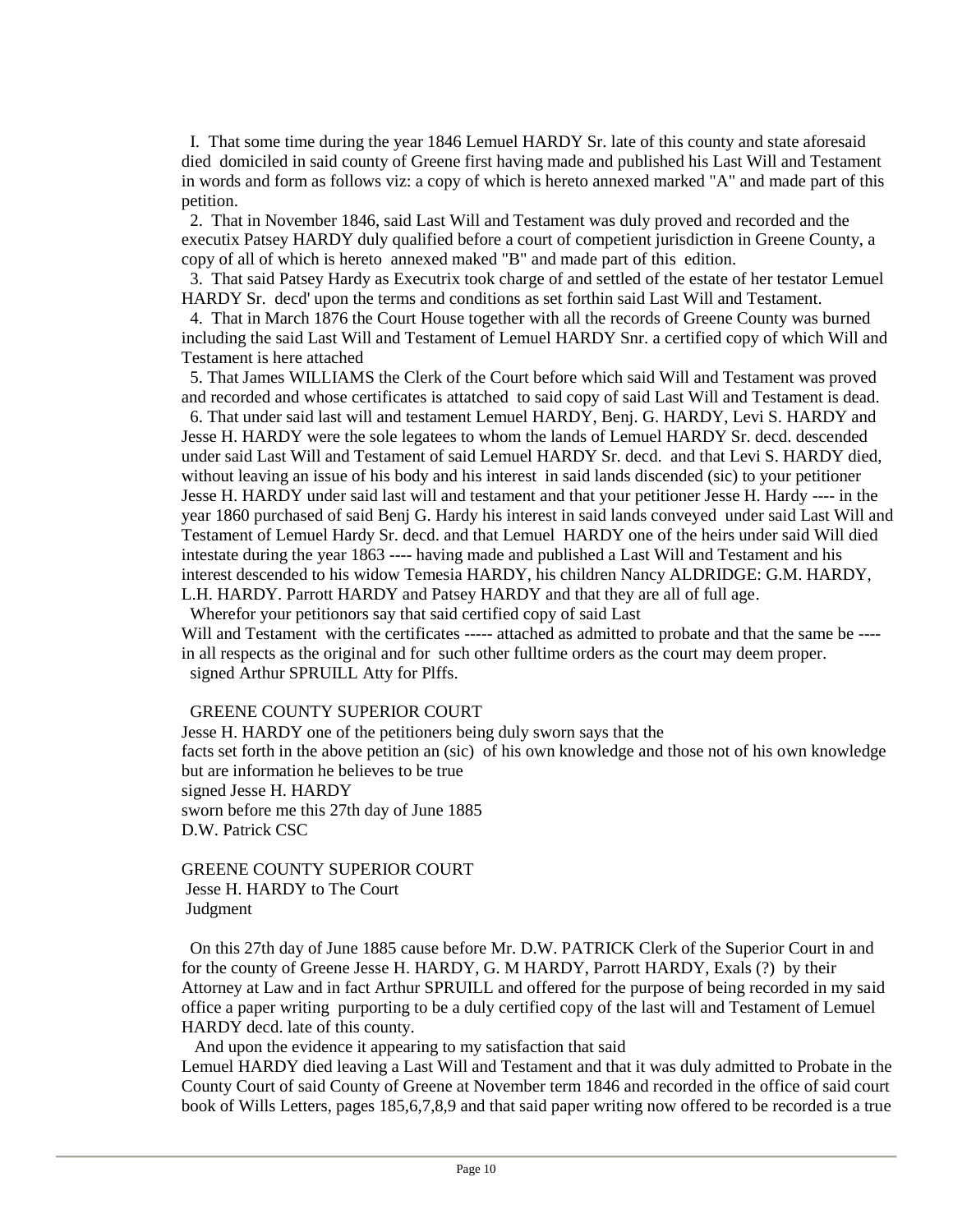and correct copy of said Will and Testament from the records of said Court and that the same is genuine and duly certified by the proper officer of said Court and that the original will was destroyed by the burning of the Court House of said County.

It is now on motion of Arthur SPRUILL attorney ordered that said paper writing as a right (?) ought to be recorded as the Last Will and Testament of Lemuel HARDY Sr. and it is further ordered that said paper writing be recorded and filed among the records of this officer as his will.

D. W. Patrick

Clerk of Superior Court.

**UNITY (EUNITY) TAYLOR** was born on 19 Feb 1784.<sup>16</sup>

ANNIE MEWBORN was born in Dobbs County, North Carolina, on 26 Jul 1787.<sup>17</sup> Annie died on 30 Apr 1815 in Lenoir County, North Carolina, at age 27.

 **MARTHA (PATSY) MEWBORN** was born in Lenoir County, North Carolina, on 6 Feb 1796. The Bible Records of Parrott and Lydia Mewborn give her birthdate as 16 February while the Lemuel Hardy Bible gives it as 6 February.<sup>18,19</sup>

Martha died on 16 Feb 1851 in Lenoir County, North Carolina, at age 55.<sup>20</sup>

ix. ELIZABETH HARDY was born in 1780.<sup>21</sup> She married John Wesley Gibbons Sr. in Greene County, North Carolina, in 1799.<sup>22</sup> Elizabeth died in 1802 in Greene County, North Carolina. Her death date is based on the approximate dates of the births of John's children by his 2nd wife. No documentation of her death has been found.

It is very likely that at least one of the other children of John is by Elizabeth, but no proof has been found for the mother of the oldest children. The marriage is proven in the Records of the Methodist Church at Duke.

**JOHN WESLEY GIBBONS SR.** was born on 25 May 1774.<sup>23</sup> He married Celia Smith in Greene County, North Carolina. He married **Mary Vines Speight**, daughter of **Rev. Seth Speight** and **Elizabeth Vines,** in Greene County, North Carolina, in 1805. **John** died in 1839 in Greene County, North Carolina.<sup>24,25</sup>

I've hunted everywhere I know to hunt to find a marriage date for John Gibbons and Mary Speight, but can't find one, so my records just say "after 1805". I have a few pieces of evidence that they were married, though. One is Methodist church records at the Methodist archives in Raleigh (memoir for Henry H. Gibbons which states that Mary Speight was his mother). Another is an obituary for Mary Speight. Then there's the fact that Speight keeps popping up as a middle name in later generations. I didn't know who she was until I got a bunch of goodies from Bill Murphy. He had dug into a very strange court case involving the Speight and Vines families. For a long time I thought that Mary Speight and Polly Vines were two different people, both wives of John W. Gibbons. Bill straightened that out for me. Her name was Mary "Polly" Vines Speight. Daughter of Rev. Seth Speight and Elizabeth Vines.

 $\overline{a}$ 

 $^{22}$ Ibid.

 $^{23}$ Ibid.

 $16$ Ibid.

<sup>&</sup>lt;sup>17</sup>Parrott Mewborn Family Bible.

 $18$ Ibid.

<sup>&</sup>lt;sup>19</sup>Lemuel Hardy III Family Bible.

 $^{20}$ Ibid.

<sup>&</sup>lt;sup>21</sup>John James Ormond Family Bible, Dobbs County Bible Records, by William L. Murphy.

<sup>24</sup>William L. Murphy, *Greene County, NC Estate Records - 1839 - 1845*.

<sup>&</sup>lt;sup>25</sup>John James Ormond Family Bible.